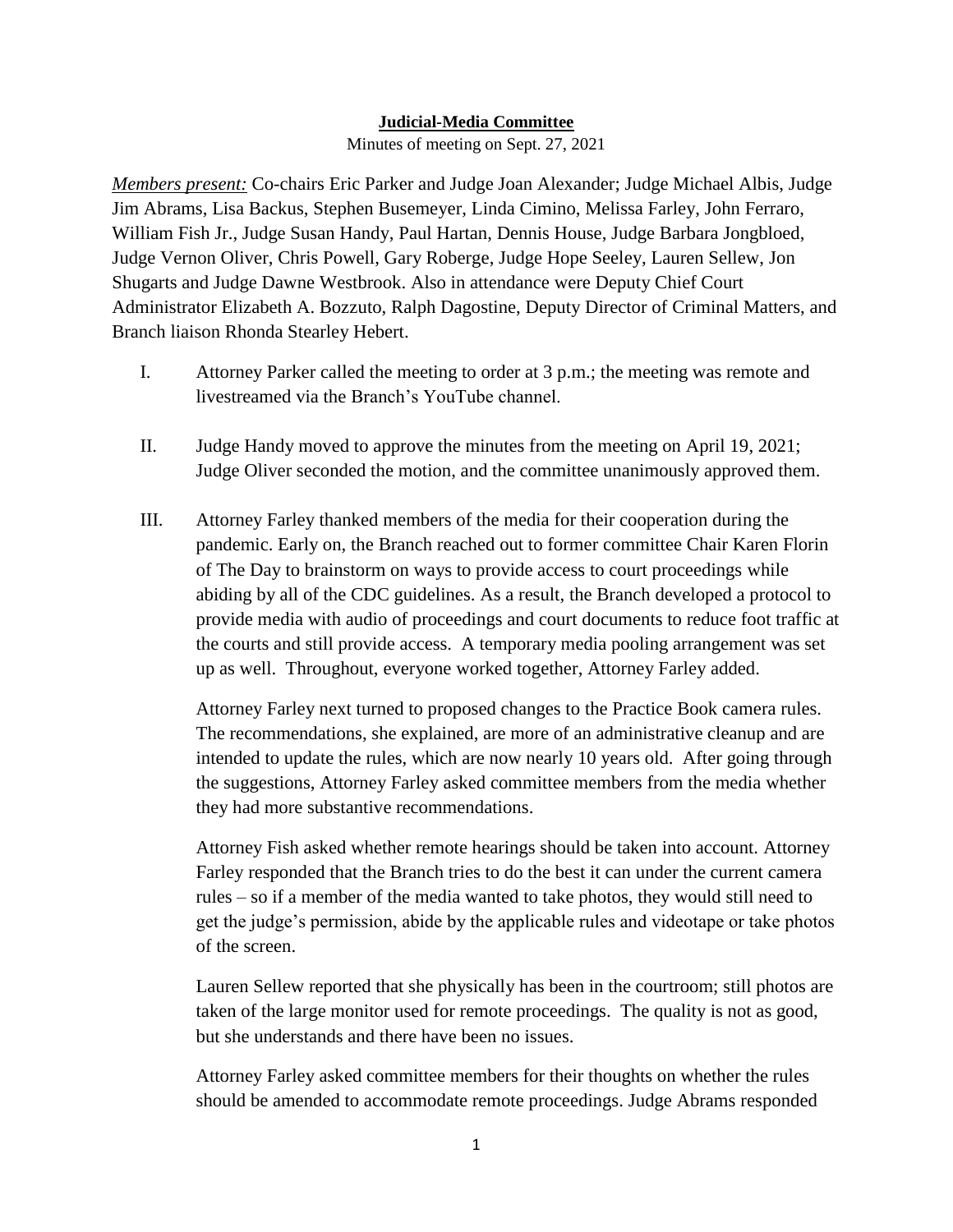that nearly all civil proceedings are remote and livestreamed via the Branch's YouTube channel. If observers want to watch a proceeding in the actual courtroom, then all they would need to do is put on a mask, and they are welcome to attend. He added that he'd argue that there is far greater access with the remote proceedings than there was pre-COVID, and there's also the convenience of not having to drive to court, find parking, etc. Video, he added, is not available after a proceeding, just as if a live proceeding in court had concluded.

Attorney Farley noted that External Affairs has not heard any complaints. Dennis House added that he has had no complaints with how matters have been handled.

Attorney Ralph Dagostine noted that for criminal, big events such as pleas and sentencings typically occur in the courtroom and are not remote.

Lisa Backus asked whether procedures for virtual matters should be considered at this point; Attorney Farley answered that the Branch currently handles requests on a caseby-case basis. Judge Handy made a motion to accept the recommended changes; Chris Powell seconded the motion, and the committee unanimously approved the recommendations.

IV. Judge Abrams provided an excellent overview of housing court, with an emphasis on the process of evictions throughout the pandemic, against the backdrop of various federal moratoriums and executive orders issued by Governor Lamont. Excluding criminal matters, everything in Housing Court is now remote, with 90 percent of landlords and about half of the tenants using Microsoft Teams. The remaining half of tenants participate via phone. Business is moving, Judge Abrams added, although one downside of remote proceedings is that it is no longer logistically possible to immediately proceed with a trial if mediation fails.

Attorney Parker asked about media coverage of Housing Court; Judge Abrams answered that the New Haven Independent covers housing extensively. He also agreed with Attorney Parker's comment that it's probably easier to cover Housing Court remotely than in person.

V. Committee members continued their general discussion on how the pandemic has impacted coverage of the courts. Jon Shugarts asked that there be consistency among the courts regarding a reporter's right to attend a court proceeding. Attorney Farley said she would follow up.

Mr. Powell noted that there have been a lot of complaints about juvenile justice lately which is ironic because no one knows what goes on in juvenile court since the